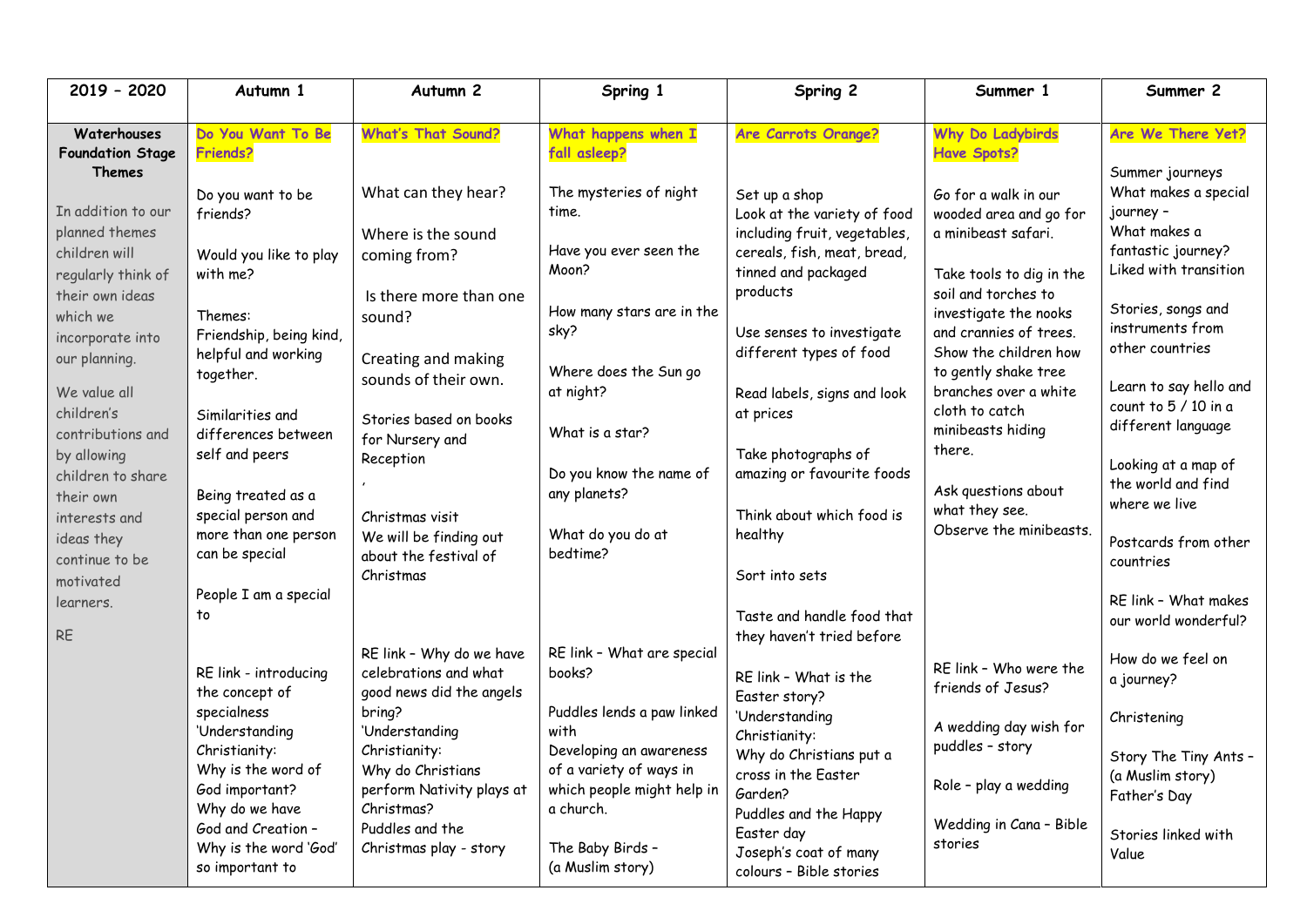|        | Christians?           | Advent, lights for         | <b>Baby Moses</b>         |                            | Seven new kittens - |           |
|--------|-----------------------|----------------------------|---------------------------|----------------------------|---------------------|-----------|
|        |                       | celebrations- birthdays,   |                           | Stories linked with Value  | (a Muslim story)    |           |
|        | In the beginning -    | Christmas, Hannukah        |                           |                            |                     |           |
|        | story of Adam and Eve |                            | Stories linked with Value | Shrove Tuesday             | Stories linked with |           |
|        | Noah and Jonah and    | David and Goliath - link   |                           |                            | Value               |           |
|        | the Whale - Bible     | with Anti Bullying week -  |                           | Mother's Day               |                     |           |
|        | stories               | Bible stories              | World book day            |                            |                     |           |
|        |                       |                            | Celebrations              | Easter                     |                     |           |
|        | Harvest Festival      |                            |                           |                            |                     |           |
|        |                       | Stories linked with Value  | Chinese New Year          | Places of Worship - church |                     |           |
|        | A Wet and Windy       |                            |                           | visit                      |                     |           |
|        | Harvest for Puddles - | Incarnation -              |                           |                            |                     |           |
|        | Story                 | Why do Christians          |                           | Salvation -                |                     |           |
|        |                       | perform Nativity plays at  |                           | Why do Christians put a    |                     |           |
|        | Stories linked with   | Christmas?                 |                           | cross in an Easter garden? |                     |           |
|        | Value                 |                            |                           |                            |                     |           |
|        |                       | Christingle - whole school |                           |                            |                     |           |
|        | Healthy eating -      |                            |                           |                            |                     |           |
|        | linked with Harvest   | Christmas Nativity Play    |                           |                            |                     |           |
|        |                       |                            |                           |                            |                     |           |
|        | Grandparents day      |                            |                           |                            |                     |           |
|        | Diwali                |                            |                           |                            |                     |           |
| Values | Generosity            | Hope                       | Forgiveness               | Compassion                 | Perseverance        | Tolerance |
|        | (Give)                | (Explore)                  | (Question)                | (Give)                     | (Succeed)           | (Explore) |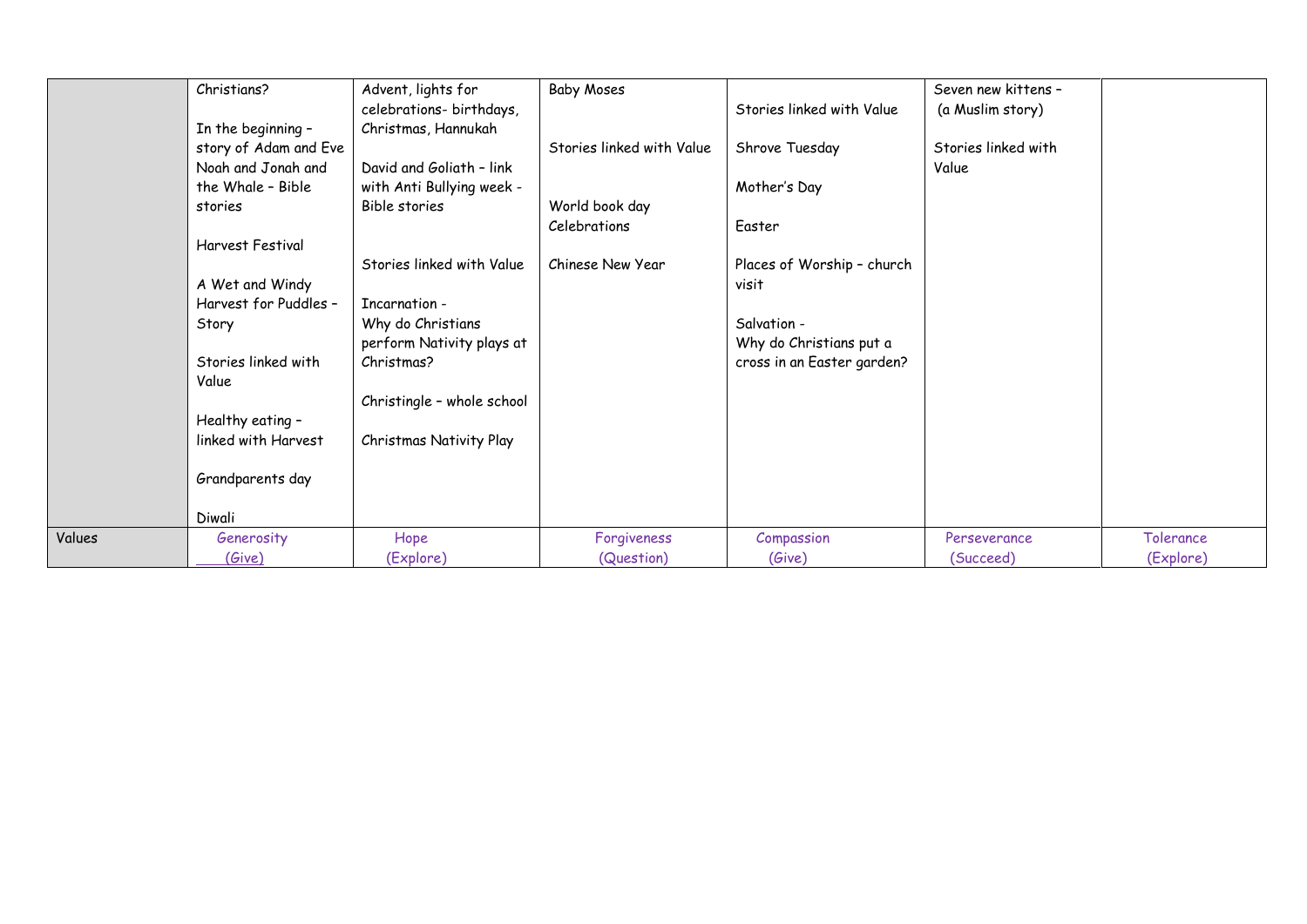|                                           | Personal   | New beginnings:                           | Classroom routines and     | Growing in confidence in  | Beginning to understand                                        | Enjoys responsibility of                 | Listen to other's ideas                         |
|-------------------------------------------|------------|-------------------------------------------|----------------------------|---------------------------|----------------------------------------------------------------|------------------------------------------|-------------------------------------------------|
|                                           | Social and | to include lunch and                      | behaviour rules            | all situations            | that some behaviour is                                         | carrying out small tasks.                |                                                 |
|                                           | Emotional  | playtimes                                 |                            |                           | unacceptable and others                                        |                                          | Be sensitive to other's                         |
|                                           | Developme  |                                           | Begin to grow in           | Confident to speak about  | have different beliefs than                                    | Confident to speak to                    | feelings                                        |
|                                           | nt         | Classroom routines                        | confidence in new          | their own needs and       | we do.                                                         | others about own needs,                  |                                                 |
|                                           |            | and behaviour rules                       | situations eg: trip to see | discuss their views.      |                                                                | wants, interests and                     | Choose the resources                            |
|                                           |            |                                           | Santa.                     |                           | Begin to resolve conflicts                                     | opinions.                                | they need for their                             |
|                                           |            | Being kind                                |                            | Begin to understand their | with other children in                                         |                                          | chosen activities.                              |
|                                           |            |                                           |                            | actions and the impacts   | positive ways                                                  | Say why they like some                   |                                                 |
|                                           |            | Sharing resources and                     | How to deal with our own   | they have on others.      |                                                                | activities more than                     | Talk about behaviour                            |
|                                           |            | taking turns                              | emotions and feelings      |                           | Working together                                               | others.                                  | and feelings and know                           |
|                                           |            | Support children in                       | How we behave in a kind    | Explain own knowledge     | Being proud of our                                             | Be resourceful in                        | that some behaviour is                          |
|                                           |            | making friends                            | and friendly way towards   | and understanding, and    | achievements.                                                  | finding support when                     | unacceptable.                                   |
|                                           |            |                                           | others, sharing and taking | ask appropriate questions |                                                                | they need help or                        |                                                 |
|                                           |            | Learning about caring                     | turns                      | of others.                | Tidy up routines<br>Can select and use                         | information                              | Adjust behaviour to                             |
|                                           |            | for each other                            |                            |                           | activities and resources                                       |                                          | different situations                            |
|                                           |            |                                           | Learning to make good      | Talk about themselves in  | with help.                                                     | Beginning to be able                     |                                                 |
|                                           |            | Practise stopping and                     | choices including          | positive terms            |                                                                | to negotiate and solve                   | Transition to                                   |
|                                           |            | show good listening                       | behaviour, listening and   |                           | Confident to speak to                                          | problems without                         | Reception / year 1 -                            |
|                                           |            |                                           | learning skills            | Confident to speak to     | others about own needs,                                        | aggression.                              | adjusting their                                 |
|                                           |            | Discussing emotions                       |                            | others about own needs,   | wants, interests and                                           |                                          | behaviour to different                          |
|                                           |            | and feelings                              | Aware of own feelings,     | wants, interests and      | opinions.                                                      | Work as part of a                        | situations and begin to                         |
|                                           |            |                                           | and knows that some        | opinions.                 |                                                                | group.                                   | adapt to a new routine                          |
|                                           |            | People's jobs.                            | actions and words can      |                           | Choose the resources they                                      |                                          | - how I have changed<br>since I started school. |
|                                           |            |                                           | hurt others' feelings.     | Enjoys responsibility of  | need for their chosen                                          | Stop and think before                    |                                                 |
| 3 prime areas of learning and development |            | Stranger danger                           |                            | carrying out small tasks. | activities                                                     | acting and wait for<br>things they want. | Discuss how they                                |
|                                           |            |                                           | Listens to others ideas    | Follow rules and routines |                                                                |                                          | could help next year's                          |
|                                           |            | Tidy up routines -<br>adults to model and | Tidy up routines           |                           | Listen to each<br>other's suggestions and plan                 | Keeps play going by                      | Reception class                                 |
|                                           |            | support all children                      |                            | Plays cooperatively with  | how to achieve an outcome                                      | responding to what                       |                                                 |
|                                           |            |                                           | Bonfire night safety       | friends                   | without adult help                                             | others are saying                        |                                                 |
|                                           |            | Teamwork                                  |                            |                           |                                                                | or doing                                 |                                                 |
|                                           |            |                                           |                            | Tidy up routines          | Keeps play going by responding<br>to what others are saying or |                                          |                                                 |
|                                           |            |                                           |                            |                           | doing.                                                         | Takes steps to resolve                   |                                                 |
|                                           |            |                                           |                            |                           |                                                                | conflicts with other                     |                                                 |
|                                           |            |                                           |                            |                           | Initiates conversations,                                       | children.                                |                                                 |
|                                           |            |                                           |                            |                           | attends to and takes                                           |                                          |                                                 |
|                                           |            |                                           |                            |                           | account of what others say.                                    | Play co-operatively.                     |                                                 |
|                                           |            |                                           |                            |                           |                                                                |                                          |                                                 |
|                                           |            |                                           |                            |                           | Listen to others' ideas.                                       | Tidy up routines                         |                                                 |
|                                           |            |                                           |                            |                           |                                                                |                                          |                                                 |
|                                           |            |                                           |                            |                           |                                                                |                                          |                                                 |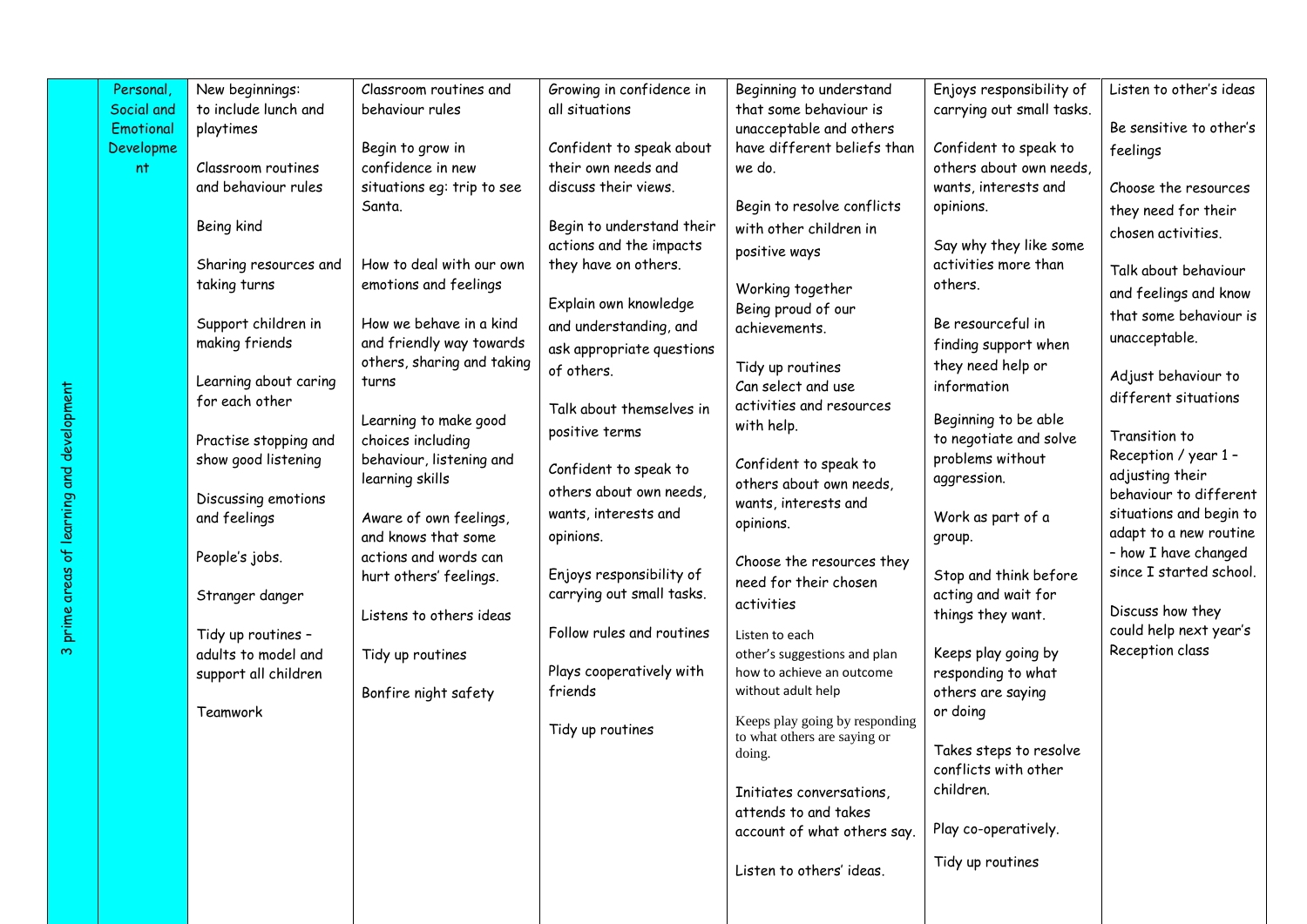| Physical  | Managing own personal   | Parachute and team         | Gross / fine motor skills   | Gross / fine motor skills                               | Gross / fine motor skills | Handles tools,          |
|-----------|-------------------------|----------------------------|-----------------------------|---------------------------------------------------------|---------------------------|-------------------------|
| Developme | hygiene, dress /        | games                      |                             |                                                         |                           | objects, construction   |
| nt        | undress with support    |                            | Moves freely and with       | Uses 1 handed tools                                     | Dough Disco               | and malleable           |
|           |                         | Continue using tools       | pleasure and confidence     | Handles tools, objects                                  |                           | materials safely and    |
|           | Circle times on         | effectively to develop     | in a range of ways          | construction and malleable                              | Funky finger challenges   | with                    |
|           | healthy eating and      | fine and gross motor       |                             | materials safely and with                               |                           | increasing control      |
|           | how we look after our   | skills                     | Can catch a large ball.     | increasing control                                      | Handles tools, objects,   |                         |
|           | body                    |                            | Shows increasing control    |                                                         | construction and          | Begins to form          |
|           |                         | Pencil control patterns    | over an object in pushing,  | Begins to form                                          | malleable materials       | recognisable letters.   |
|           | Learn to use F Stage    | and letter formations      | patting, throwing,          | recognisable letters.                                   | safely and with           |                         |
|           | area and space / use    |                            | catching or kicking it      | Uses a pencil and holds it                              | increasing control        | Uses a pencil and       |
|           | equipment safely        | Begins to show a           |                             | effectively to form                                     |                           | holds it effectively to |
|           |                         | preference for a           | Show good control in        | recognisable letters, most                              | Begins to form            | form recognisable       |
|           | Gross / fine motor      | dominant hand.             | large and small             | of which are correctly                                  | recognisable letters.     | letters, most of which  |
|           | skills - using          |                            | movements                   | formed.                                                 |                           | are correctly formed.   |
|           |                         | Dough Disco                |                             |                                                         | Uses a pencil and holds   |                         |
|           | Using tools             |                            | Dresses with help           | Moves freely and with                                   | it effectively to form    | Moves freely and with   |
|           | effectively             | Funky finger challenges    |                             | pleasure and confidence in                              | recognisable letters,     | pleasure and            |
|           |                         |                            | Dress and undress           | a range of ways.                                        | most of which are         | confidence in a range   |
|           | Begins to show a        | PD                         | independently               | Experiments with different                              | correctly formed.         | of ways.                |
|           | preference for a        | Move                       |                             | ways of moving.                                         |                           | Experiments with        |
|           | dominant hand           | s freely and with pleasure | Shows some                  |                                                         | Moves freely and with     | different ways of       |
|           |                         | and confidence in a range  | understanding that good     | Move confidently in a range                             | pleasure and confidence   | moving.                 |
|           | Pencil control patterns | of ways.                   | practices with regard to    | of ways                                                 | in a range of ways.       |                         |
|           | and letter formations   |                            | exercise, eating, sleeping  |                                                         | Experiments with          | Move confidently in a   |
|           |                         | Experiments with           | and hygiene can             | PE / Reception Swimming                                 | different ways of         | range of ways           |
|           | Handles pencils         | different ways of moving.  | contribute to good          |                                                         | moving.                   |                         |
|           | effectively for writing |                            | health.                     | Observes the effects of                                 |                           | Sports and swimming     |
|           |                         | Move confidently in a      | Talk about ways to keep     | activity on their bodies.                               | Move confidently in a     | day practise            |
|           | Dough Disco             | range of ways.             | healthy.                    |                                                         | range of ways             |                         |
|           |                         |                            |                             | Shows some understanding                                |                           |                         |
|           | Funky finger            | Hop confidently and skip   | Shows a preference for a    | that good practices with<br>regard to exercise, eating, |                           |                         |
|           | challenges              | in time to music           | dominant hand.              | sleeping and hygiene can                                | PE / Reception Swimming   |                         |
|           |                         |                            | Begins to use               | contribute to good health.                              |                           |                         |
|           | Following patterns      |                            | anticlockwise movement      |                                                         |                           |                         |
|           |                         |                            | and retrace vertical lines. | Talk about ways to keep                                 |                           |                         |
|           | PE                      |                            |                             | healthy and why a healthy                               |                           |                         |
|           |                         |                            | Uses a pencil and holds it  | diet is important                                       |                           |                         |
|           |                         |                            | effectively to form         | Know about, and can make                                |                           |                         |
|           |                         |                            | recognisable letters,       | healthy choices in relation                             |                           |                         |
|           |                         |                            | most of which are           | to, healthy eating and                                  |                           |                         |
|           |                         |                            | correctly formed.           | exercise                                                |                           |                         |
|           |                         |                            |                             |                                                         |                           |                         |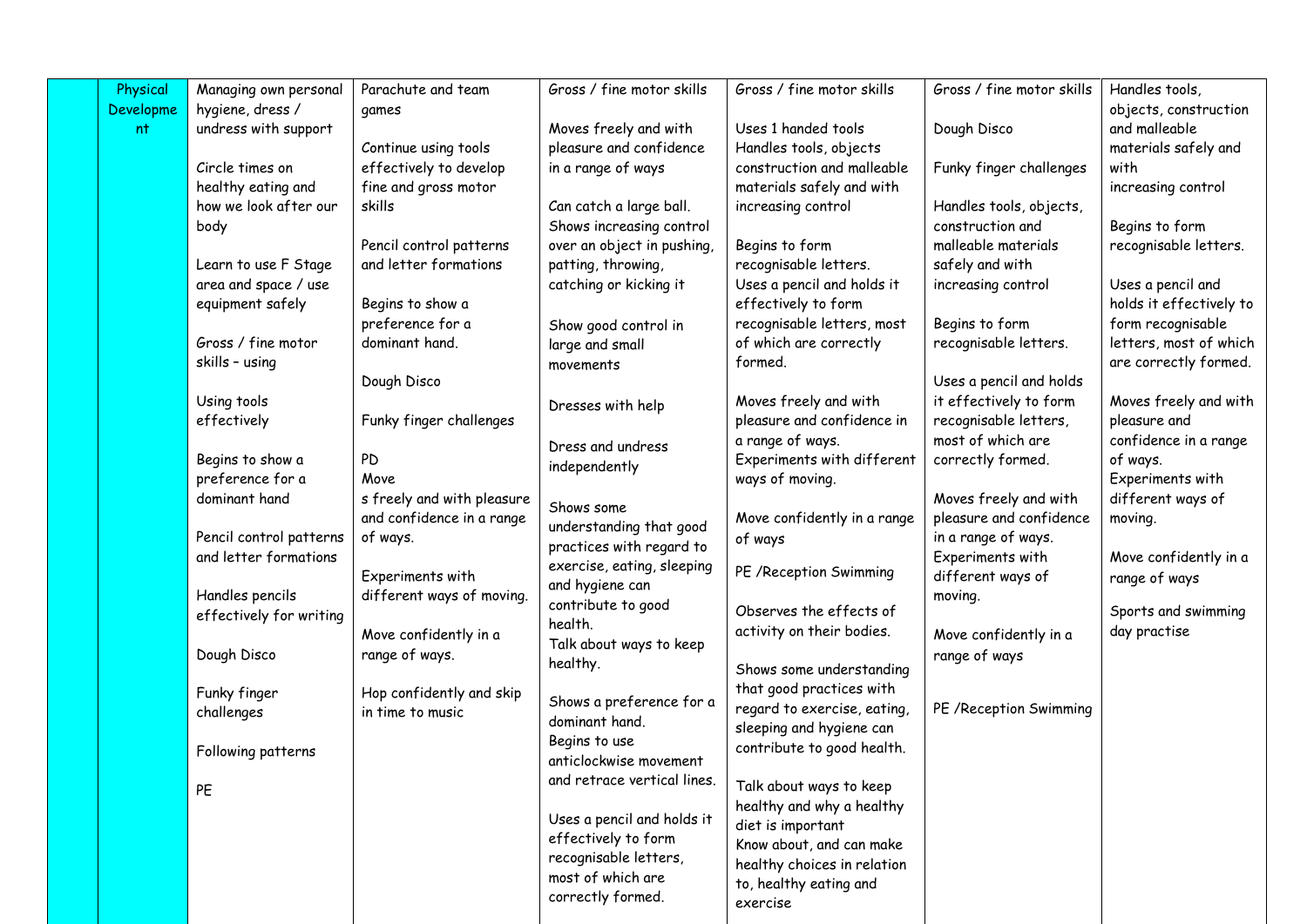| Communica | Throughout the year children will:                                                       |
|-----------|------------------------------------------------------------------------------------------|
| tion and  | • Learn to speak with confidence during circle/carpet times                              |
| Language  | • Learn to listen and respond appropriately with relevant comments, questions or actions |
|           | • Use appropriate story language to re-enact/re-tell simple and familiar stories         |
|           | • Learn new vocabulary relating to topics                                                |
|           |                                                                                          |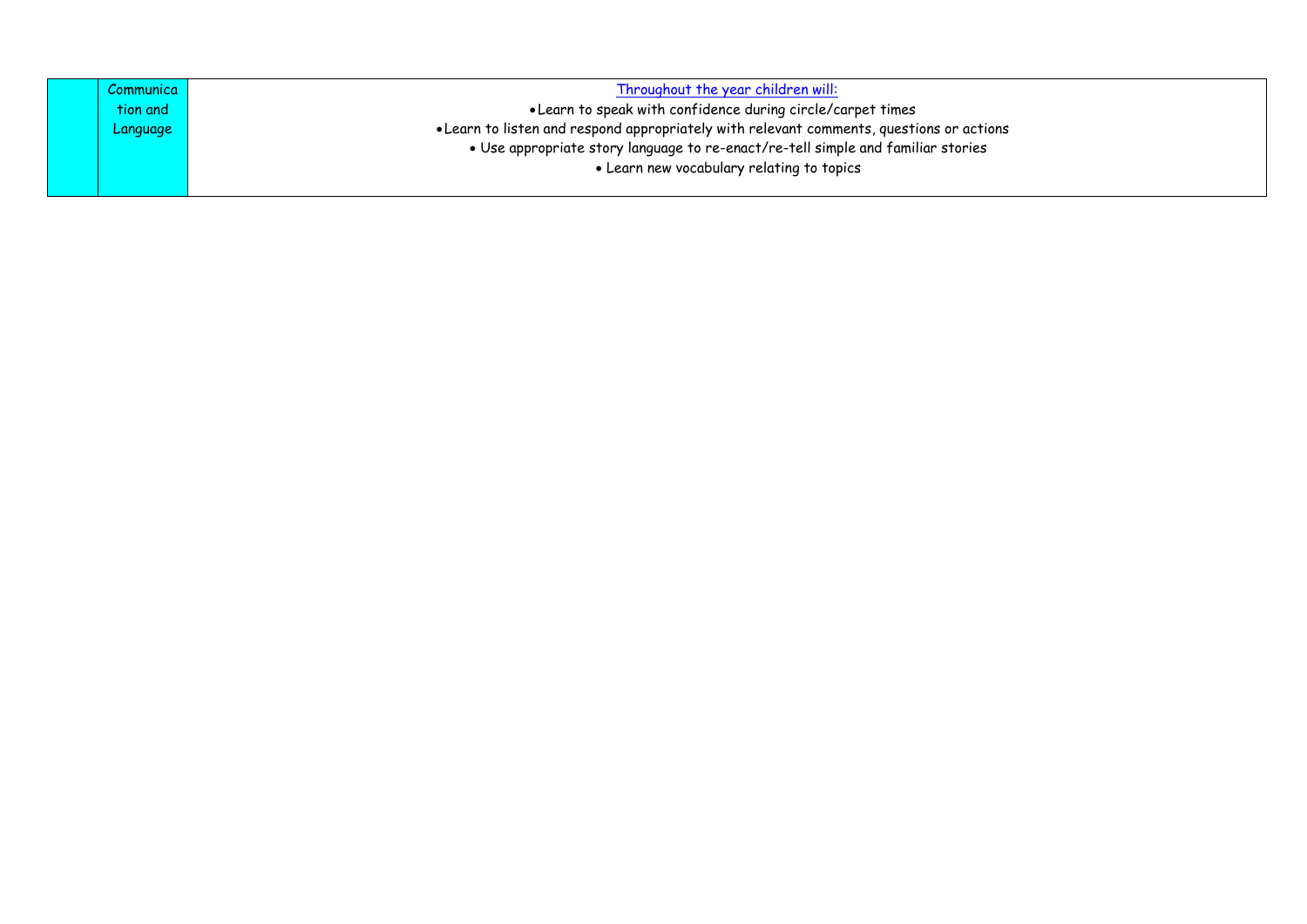|                             | Literacy / | Recognising own name                         | Makes marks and explains                        | Makes marks and           | Write whole name without    | Beginning to be aware   | Uses vocabulary and          |
|-----------------------------|------------|----------------------------------------------|-------------------------------------------------|---------------------------|-----------------------------|-------------------------|------------------------------|
|                             | Reading    | rhyming words and                            | meaning / Write own name                        | explains meaning / Write  | aid                         | of the way stories are  | forms of speech that         |
|                             | Writing    | patterns                                     | / surname                                       | own name / surname        |                             | structured.             | are increasingly             |
|                             |            |                                              |                                                 |                           | Nursery rhymes              | Uses vocabulary and     | influenced by their          |
|                             |            | Listens to stories with                      | Sequencing stories we                           | Discuss Fiction and Non-  |                             | forms of speech that    | experiences of books.        |
|                             |            | increasing attention                         | have listened to and                            | fiction texts.            | Shows awareness of rhyme    | are                     |                              |
|                             |            | and recall                                   | discussed                                       |                           | and alliteration.           | increasingly influenced | Demonstrate                  |
|                             |            |                                              |                                                 | Use phonics in writing    |                             | by their experiences of | understanding when           |
|                             |            | Uses vocabulary and                          | Drama / story scribing                          | and when reading new      | Continues a rhyming string. | books.                  | talking with others          |
|                             |            | forms of speech that                         |                                                 | words.                    |                             | Demonstrate             | about what they have         |
|                             |            | are increasingly                             | Guided reading skills eg:                       |                           | Use phonic knowledge to     | understanding when      | read.                        |
|                             |            | influenced by their                          | how to hold a book,                             | Record simple words and   | decode regular words and    | talking with others     |                              |
|                             |            | experiences of books                         | stories through pictures                        | captions.                 | read them aloud accurately  | about what they have    | Describe the main            |
|                             |            |                                              |                                                 |                           | and begins to learn a range | read.                   | events in the simple         |
|                             |            | Demonstrate                                  | Individual readers /                            | Uses some clearly         | of unfamiliar vocabulary.   | Describe the main       | stories they have read       |
|                             |            | understanding when                           | Library books.                                  | identifiable letters to   | Drama                       | events in the simple    |                              |
|                             |            | talking with others                          |                                                 | communicate meaning,      | Record simple words and     | stories they have       | Writing sentences and        |
|                             |            | about what they have                         | Hears and says sounds in                        | representing some         | captions.                   | Knows information can   | simple stories using         |
|                             |            | read                                         | words                                           | sounds correctly and in   |                             | be relayed in the form  | phonic and word<br>knowledge |
|                             |            |                                              |                                                 | sequence                  | Makes marks and explains    | of print                |                              |
|                             |            | Guided reading skill                         | Links sounds to letters,                        |                           | meaning                     | Knows that information  | Record instructions          |
|                             |            | eg:                                          | naming and sounding the                         |                           |                             | can be retrieved from   | for new Receptions           |
|                             |            | how to hold a book,                          | letters of the alphabet                         | Begin to write a sentence | Write simple sentences.     | books and computers     | and read them to             |
|                             |            | stories through                              |                                                 | Story scribing / Drama    |                             | Demonstrate             | them.                        |
|                             |            | pictures / role - play                       | Use phonic knowledge to                         |                           | Handwriting                 | understanding when      |                              |
| of learning and development |            | Library books                                | decode regular words and                        | Handwriting               |                             | talking with others     | My favourite memory          |
|                             |            |                                              | read them aloud                                 |                           | Identify signs and symbols  | about what they have    | of Nursery /                 |
|                             |            | Gross / Fine motor                           | accurately                                      | Writing more than one     |                             | read                    | Reception                    |
|                             |            | skills                                       |                                                 | sentence using phonic     | Guided reading skills and   | Use phonic,             |                              |
| areas                       |            |                                              | Use phonic, semantic and                        | knowledge                 | groups in Reception         | semantic and syntactic  | Guided reading skills        |
|                             |            | Handwriting patterns<br>Begin to write first | syntactic knowledge to<br>understand unfamiliar | Independently             |                             | knowledge to            | and groups                   |
|                             |            | (last) name - Nursery                        | vocabulary                                      |                           | Independent readers         | understand              |                              |
| 4 specific                  |            | Reception.                                   |                                                 | Guided reading skills     |                             | unfamiliar vocabulary   | Independent readers          |
|                             |            |                                              | Sounds                                          |                           | Library books.              | Attempts to write       |                              |
|                             |            | Write own name                               | Key words                                       | Independent readers       |                             | short sentences in      | Library books.               |
|                             |            | independently focus                          | Writing simple sentences                        |                           |                             | meaningful contexts     |                              |
|                             |            | on correct letter                            |                                                 | Library books.            |                             | Write simple sentences  |                              |
|                             |            | formation                                    |                                                 |                           |                             | which can be read.      |                              |
|                             |            |                                              |                                                 |                           |                             |                         |                              |
|                             |            | Action rhymes                                |                                                 |                           |                             | Use key features of     |                              |
|                             |            | Sounds                                       |                                                 |                           |                             | narrative in their own  |                              |
|                             |            | Key words                                    |                                                 |                           |                             | writing                 |                              |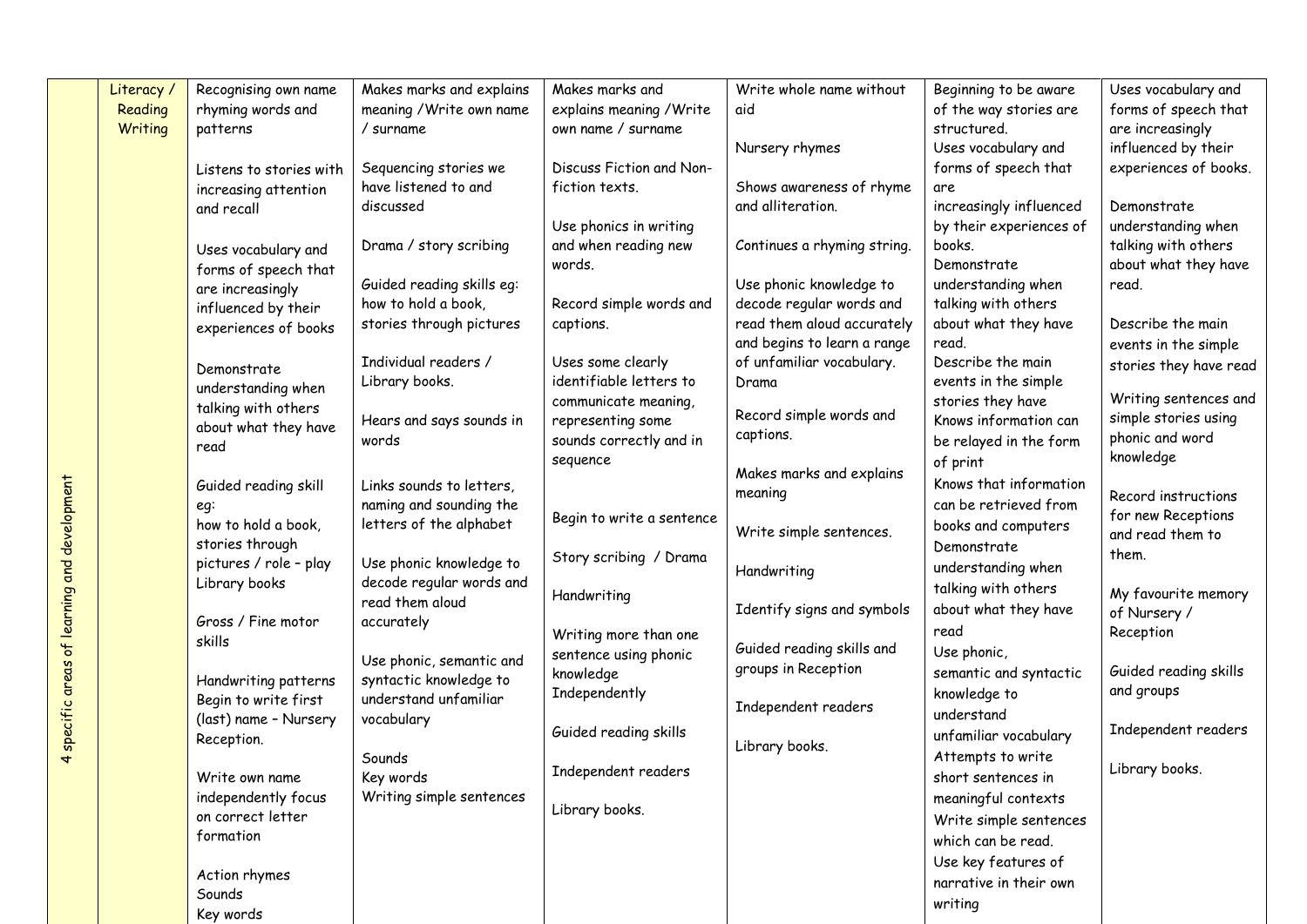|  | Phase 1 - Nursery   | Phase $1, 2$ and $3$ | Phase 1, 2 and 3 | Phase 1, 2, 3 and 4 | Phase $1, 2, 3$ and $4 -$ | Phase 1, 2, 3 and 4 -          |
|--|---------------------|----------------------|------------------|---------------------|---------------------------|--------------------------------|
|  | Reception - Phase 2 |                      |                  |                     | alongside each other      | alongside each other           |
|  | Jolly Phonics and   |                      |                  |                     | for consolidation         | for consolidation              |
|  | Letters and Sounds  |                      |                  |                     |                           | Phase 5 if appropriate $\vert$ |
|  |                     |                      |                  |                     |                           |                                |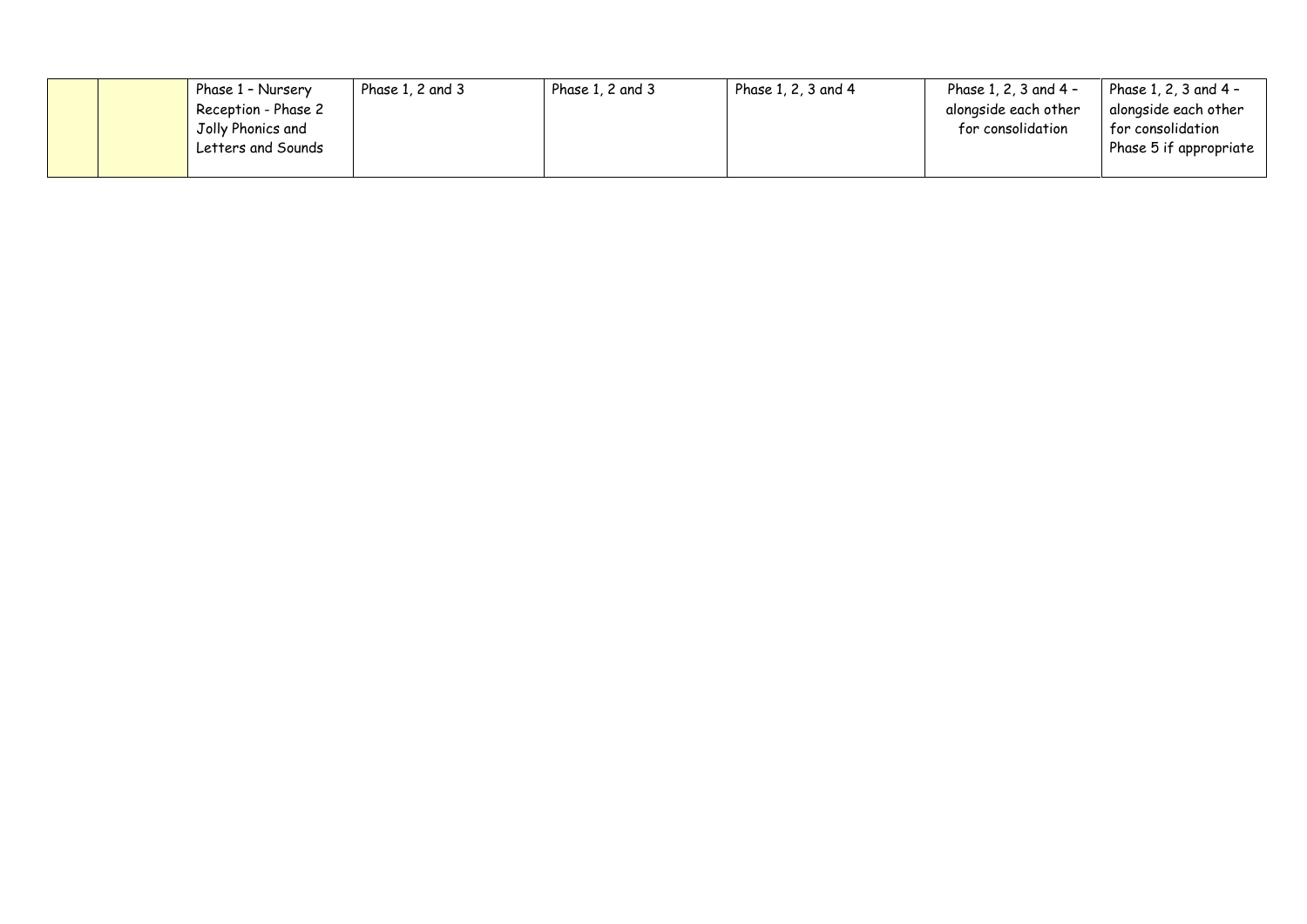| Maths /        | Counting rhymes                            | Counting rhymes, colour    | Counting rhymes, colour  | Counting in 2's and 10's                                | Geometry - exploring                      | Consolidate all maths    |
|----------------|--------------------------------------------|----------------------------|--------------------------|---------------------------------------------------------|-------------------------------------------|--------------------------|
| <b>Numbers</b> | Sorting                                    | sorting, patterns,         | sorting, patterns,       | introduce counting in 5's.                              | and making patterns                       | learning                 |
| Shape,         | Colour, shape, size,                       | Counting aloud 0 - 5 and   |                          | Uses shapes appropriately                               |                                           |                          |
| space and      | patterns                                   | back                       | Number and Place value   | for tasks                                               | Addition and                              | Counting to 100 and      |
| measure        |                                            |                            | Numbers to 10            |                                                         | subtraction count on                      | back from 10 / 20 /      |
|                | <b>Introduce Numicon</b>                   | Number recognition 1-1     |                          | Number bonds to 10                                      | and back                                  | 30                       |
|                |                                            | correspondence when        | Comparing groups to 10   |                                                         |                                           |                          |
|                | Counting aloud 0-5                         | counting objects to 5 / 10 |                          | Number bonds to 10 - 10                                 | Numbers and Place                         | Counting in 2's, 5's and |
|                | and back                                   |                            | Continue with addition   | frame                                                   | value - Numbers to 20                     | 10's.                    |
|                |                                            | Sorting objects into sets  | and subtraction problems | Number bonds to 10 - part                               |                                           |                          |
|                | Use magnetic numbers                       | - to understand which      | to 10                    | - part whole                                            | Multiplication and                        | Estimating a group of    |
|                | to create a number                         | sets have one more / one   |                          |                                                         | Division                                  | objects and check        |
|                | line                                       | less object                | Shows an interest in     |                                                         | Halving and sharing                       | quantities by            |
|                |                                            |                            | shape and space by       | Selects a particular named<br>shape and describe shapes | Odds and evens                            | counting to 20 and       |
|                | Number recognition 1-<br>1 correspondence  | Addition and Subtraction   | playing with shapes or   | using mathematical                                      |                                           | above                    |
|                | when counting objects                      | change within five         | making arrangements      | language                                                | Counting in 2's and 10's                  | Solving problems         |
|                |                                            |                            |                          |                                                         | introduce counting in                     | involving addition,      |
|                | Sorting objects into                       | Shape and pattern          | with objects             | 2D shapes                                               | 5's.                                      | subtraction, sharing,    |
|                | sets - comparing and                       | activities.                |                          | 3D shapes                                               |                                           | halving and doubling     |
|                | grouping objects                           |                            | 2D shapes                |                                                         | Estimating a group of                     |                          |
|                |                                            | Measurement - time - my    |                          | Orders two items by                                     | objects and check                         |                          |
|                | Number and place                           | day                        | Learn the names of 3D    | weight or capacity                                      | quantities by                             | Estimate, measure,       |
|                | value - $5$                                |                            | shapes                   |                                                         | counting to 20 and                        | weigh and compare        |
|                |                                            | Under the sea targets      |                          |                                                         | above                                     | and order objects and    |
|                | Addition and                               |                            |                          | Estimate, measure, weigh                                |                                           | talk about properties,   |
|                | subtraction - sorting                      |                            |                          | and compare and order                                   | Solving problems                          | position and time        |
|                | into groups                                |                            | Under the sea targets    | objects and talk about                                  | involving addition,                       |                          |
|                |                                            |                            |                          | properties, position and                                | subtraction, sharing,                     |                          |
|                | Positional language                        |                            |                          | time                                                    | halving and doubling                      | Under the sea targets    |
|                |                                            |                            |                          |                                                         |                                           |                          |
|                | Writing numbers using<br>correct formation |                            |                          |                                                         |                                           |                          |
|                |                                            |                            |                          |                                                         | Measurement - length,<br>height, distance |                          |
|                | Beginning to talk                          |                            |                          | Under the sea targets                                   |                                           |                          |
|                | about shapes                               |                            |                          |                                                         | Weight / capacity                         |                          |
|                |                                            |                            |                          |                                                         |                                           |                          |
|                |                                            |                            |                          |                                                         | Under the sea targets                     |                          |
|                | Under the Sea                              |                            |                          |                                                         |                                           |                          |
|                | targets                                    |                            |                          |                                                         |                                           |                          |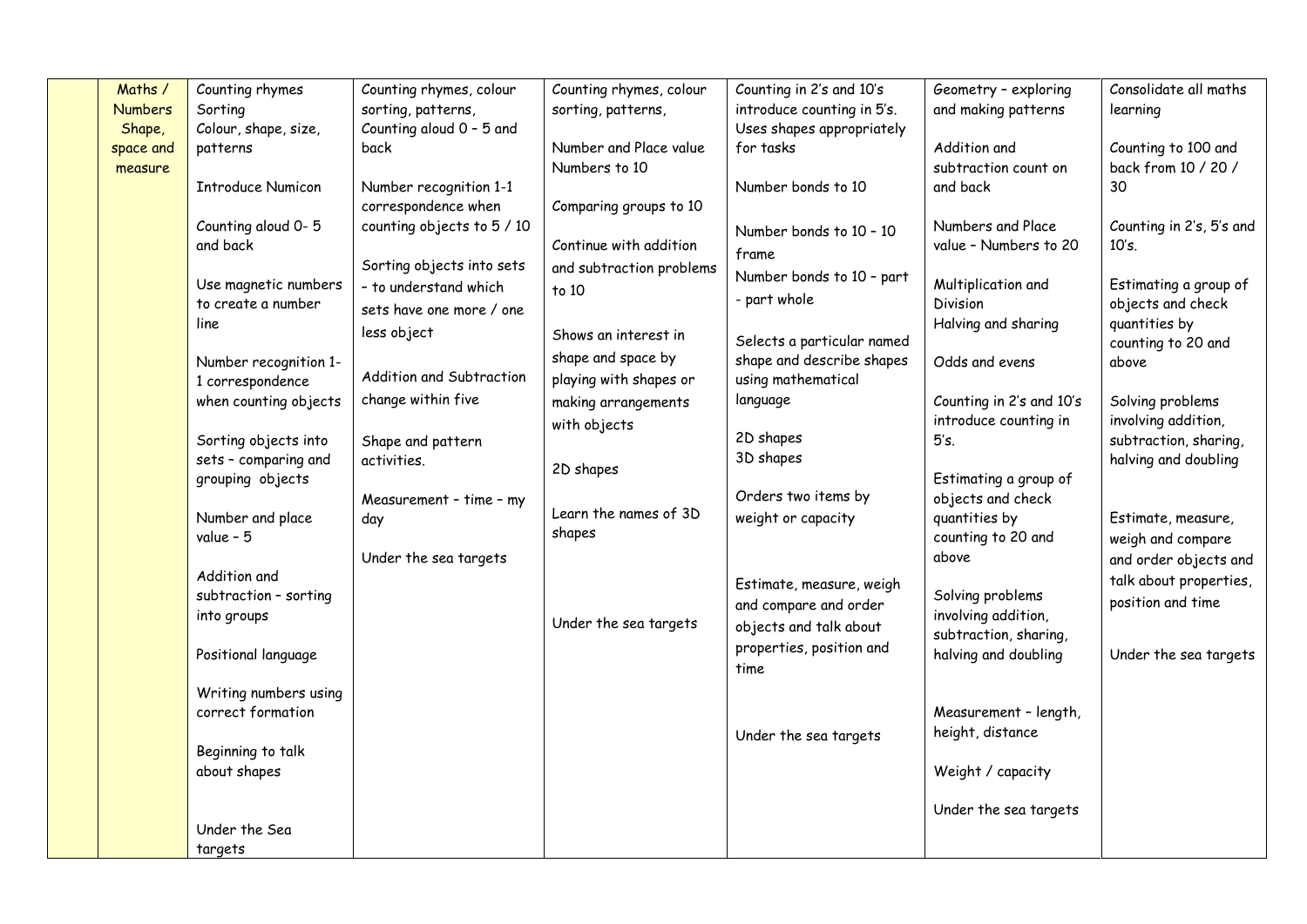| Understa- | Show interest in their         | Recognise and describe                      | Shows interest in the                                 | Knows some of the things     | Reflections              | Looks closely at                  |
|-----------|--------------------------------|---------------------------------------------|-------------------------------------------------------|------------------------------|--------------------------|-----------------------------------|
| nding the | own lives and others           | special events and join in                  | lives of people who are                               | that make them unique, and   | Show sensitivity to      | similarities,                     |
| world     |                                | with celebrations with                      | familiar to them                                      | can talk about some of the   | other children's likes   | differences, patterns             |
|           | Family photographs             | families / friends                          |                                                       | similarities and differences | and dislikes             | and change                        |
|           |                                |                                             | Say how others are the                                | in relation to friends or    |                          |                                   |
|           | People who help us             | Enjoy joining in with                       | same or different to                                  | family. Enjoys joining in    | Know that other          | Say how objects are               |
|           |                                | customs and routines                        | them                                                  | with family customs and      | children have different  | the same or different.            |
|           | Technology                     |                                             |                                                       | routines.                    | likes and dislikes and   |                                   |
|           | Know how to operate            | Understand that                             | Weather activities e.g.                               |                              | that they may be good    | Know the properties               |
|           | simple equipment e.g.          | different people have                       | freezing / melting, hot                               | Say how other traditions     | at different things.     | of some materials and             |
|           | mobile phones, digital         | different beliefs,                          | and cold places                                       | are the same or different    |                          | can suggest some of               |
|           | cameras,                       | attitudes, customs and                      |                                                       | to their own.                | Can talk about some of   | the purposes they are             |
|           | iPad programmes age            | traditions and why it is                    | To comment about                                      |                              | the things they have     | used for.                         |
|           | appropriate                    | important to treat them                     | changes, they have                                    | Understand that different    | observed.                |                                   |
|           |                                | with respect                                | observed as the ice                                   | people have different        |                          | Talks about why                   |
|           | Collect objects from           |                                             | melts e.g. it has gone                                | beliefs, attitudes, customs  | Looks closely at         | things happen and how             |
|           | environment and                | Talks about why things                      | watery.                                               | and traditions and why it is | similarities,            | things work.                      |
|           | compare same and               | happen and how things                       |                                                       | important to treat them      | differences, patterns    |                                   |
|           | different                      | work.                                       | Can talk about some of                                | with respect                 | and change.              | Looks closely at<br>similarities, |
|           |                                |                                             | the things they have                                  |                              |                          | differences, patterns             |
|           | Know what makes                | Looks closely at                            | observed                                              | Looks closely at             | Make observations        | and change.                       |
|           | humans / animals               | similarities, differences,                  |                                                       | similarities, differences,   | about animals.           |                                   |
|           | similar / different.           | patterns and change and                     | Looks closely at                                      | patterns and change and      |                          | Explain why things                |
|           |                                | begin to explain why                        | similarities, differences,<br>patterns and change     | can discuss changes          | Comments and asks        | happen.                           |
|           | Outdoor role play -            | things happen                               |                                                       |                              | question about aspects   |                                   |
|           | road safety<br>Rescue services |                                             | Make observations                                     | Say how objects are the      | of their familiar world. | Be familiar with basic            |
|           | Role play an accident          | Be familiar with basic                      | about animals                                         | same or different            |                          | scientific concepts.              |
|           | eg: a car accident at a        | scientific concepts.                        | Comments and asks                                     |                              | Can talk about some of   |                                   |
|           | zebra crossing                 |                                             | questions about aspects of                            | Be familiar with basic       | the things they have     |                                   |
|           |                                | Knows how to operate                        | their familiar world                                  | scientific concepts          | observed.                |                                   |
|           |                                | simple equipment.                           |                                                       | Can talk about some of the   |                          |                                   |
|           | Harvest                        | Interacts with age-<br>appropriate computer | Talk about features of their<br>immediate environment | things they have observed    | Be familiar with basic   |                                   |
|           |                                | software.                                   |                                                       |                              | scientific concepts      |                                   |
|           |                                |                                             | Be familiar with basic                                | Know the properties of       |                          |                                   |
|           |                                | Select appropriate                          | scientific concepts                                   | some materials and can       |                          |                                   |
|           |                                | applications that support                   | ICT - Remote control                                  | suggest some of the          |                          |                                   |
|           |                                | an identified need                          | toys from home                                        | purposes they are used for   |                          |                                   |
|           |                                |                                             |                                                       |                              |                          |                                   |
|           |                                |                                             |                                                       |                              |                          |                                   |
|           |                                |                                             |                                                       |                              |                          |                                   |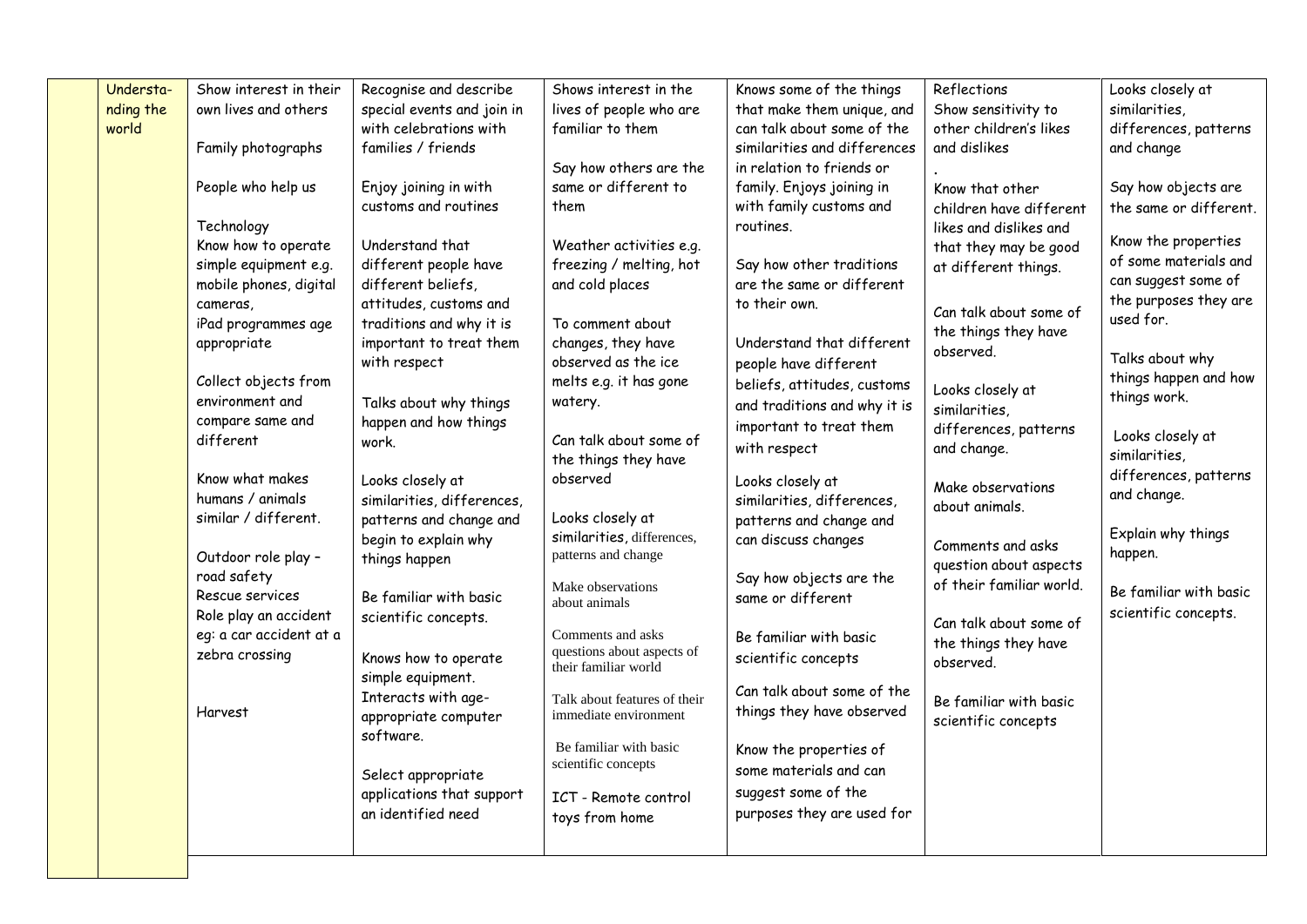| <b>Expressive</b>  | Explore colours of the   | Explore what happens                           | Our world - Charanga      | Charanga                                              | My stories - Charanga                           | Journeys - Charanga             |
|--------------------|--------------------------|------------------------------------------------|---------------------------|-------------------------------------------------------|-------------------------------------------------|---------------------------------|
| Arts and<br>Design | world around us          | when colours are mixed                         | Learn a wider variety of  | Mother's Day cards                                    | Introduce stories into                          | Father's Day cards              |
|                    | Learn new songs,         | Selecting colours and                          | songs and rhymes, using a |                                                       | their role - play                               |                                 |
|                    | Me and our world -       | using then for a particular                    | variety of materials to   | Explores colour and how                               | independently                                   | Songs and rhymes                |
|                    | Charanga                 | purpose                                        | create an effect.         | colours can be changed /                              | Explores colour and how                         |                                 |
|                    |                          |                                                |                           | mixed.                                                | colours can be changed.                         | Music instruments               |
|                    | Simple rhythms           | Develop their own ideas                        | Paint with 'cold' colours | Experiment with colour                                |                                                 |                                 |
|                    |                          | through selecting and                          | (white, blue, silver,     |                                                       | Explores what happens                           | Use their story                 |
|                    | Explore sounds /         | using materials and                            | purple)                   | Develop their own ideas                               | when they mix colours.                          | knowledge in their              |
|                    | environment              | working on processes that                      |                           | through selecting and using                           |                                                 | role - play.                    |
|                    |                          | interest them                                  | Use instruments to make   | materials and working on                              | Through their                                   |                                 |
|                    | Uses movement to         |                                                | spiky, frosty sounds      | processes that interest                               | explorations they find                          | Creating independent            |
|                    | express feelings         | Christmas play / carol                         |                           | them.                                                 | out and make                                    | pictures / paintings            |
|                    | Action and number        | service play songs                             | Uses various              |                                                       | decisions about how                             | and reflect on their            |
|                    | rhymes, using tools      | Enjoys joining in with                         | construction materials    | Captures experiences and<br>responses with a range of | media and materials can                         | meaning - explain to<br>others. |
|                    | and natural resources    | dancing and ring games.                        | Understands that          | media, such as music, dance                           | be combined and                                 |                                 |
|                    | to create paintings,     |                                                | different media can be    | and paint and other                                   | changed                                         |                                 |
|                    | sticking pictures, self- | Begins to build a                              | combined to create new    | materials or words.                                   |                                                 |                                 |
|                    | portraits look at self   | repertoire of songs and                        | effects                   |                                                       | Manipulates materials<br>to achieve a planned   |                                 |
|                    | in mirror.               | dances.                                        |                           | Represent their own ideas,                            | effect.                                         |                                 |
|                    |                          |                                                | Use a variety of          | thoughts and feelings                                 |                                                 |                                 |
|                    | Dough exploration /      | Explores the different                         | materials and techniques  | through art.                                          | Use a variety of                                |                                 |
|                    | dough disco              | sounds of instruments.                         |                           |                                                       | materials and                                   |                                 |
|                    |                          | Explores and learns how                        | Through their             | Talk about the ideas and                              | techniques.                                     |                                 |
|                    | Funky fingers            | sounds can be changed                          | explorations they find    | processes which have led                              |                                                 |                                 |
|                    |                          |                                                | out and make decisions    | them to make music,                                   | Through their                                   |                                 |
|                    | Role - play              | Make music                                     | about how media and       | designs, images or products                           | explorations they                               |                                 |
|                    |                          |                                                | materials can be          |                                                       | find out and make                               |                                 |
|                    | Small world play         | Through their                                  | combined and changed      | Uses available resources to                           | decisions                                       |                                 |
|                    |                          | explorations they find out                     |                           | create props to support                               | about how media and                             |                                 |
|                    |                          | and make decisions about                       | Captures experiences      | role play and introduces a                            | materials                                       |                                 |
|                    |                          | how media and materials<br>can be combined and | and responses with a      | storyline or narrative into                           | can be combined and                             |                                 |
|                    |                          | changed                                        | range of media            | their play                                            | changed                                         |                                 |
|                    |                          |                                                | Role play                 | Represent their own ideas,                            |                                                 |                                 |
|                    |                          |                                                |                           | thoughts and feelings                                 | Creates movement in                             |                                 |
|                    |                          |                                                |                           | through role play                                     | response to music.                              |                                 |
|                    |                          |                                                |                           |                                                       | Initiates new                                   |                                 |
|                    |                          |                                                |                           |                                                       | combinations of                                 |                                 |
|                    |                          |                                                |                           |                                                       | movement and gesture                            |                                 |
|                    |                          |                                                |                           |                                                       | in order to express and<br>respond to feelings, |                                 |
|                    |                          |                                                |                           |                                                       |                                                 |                                 |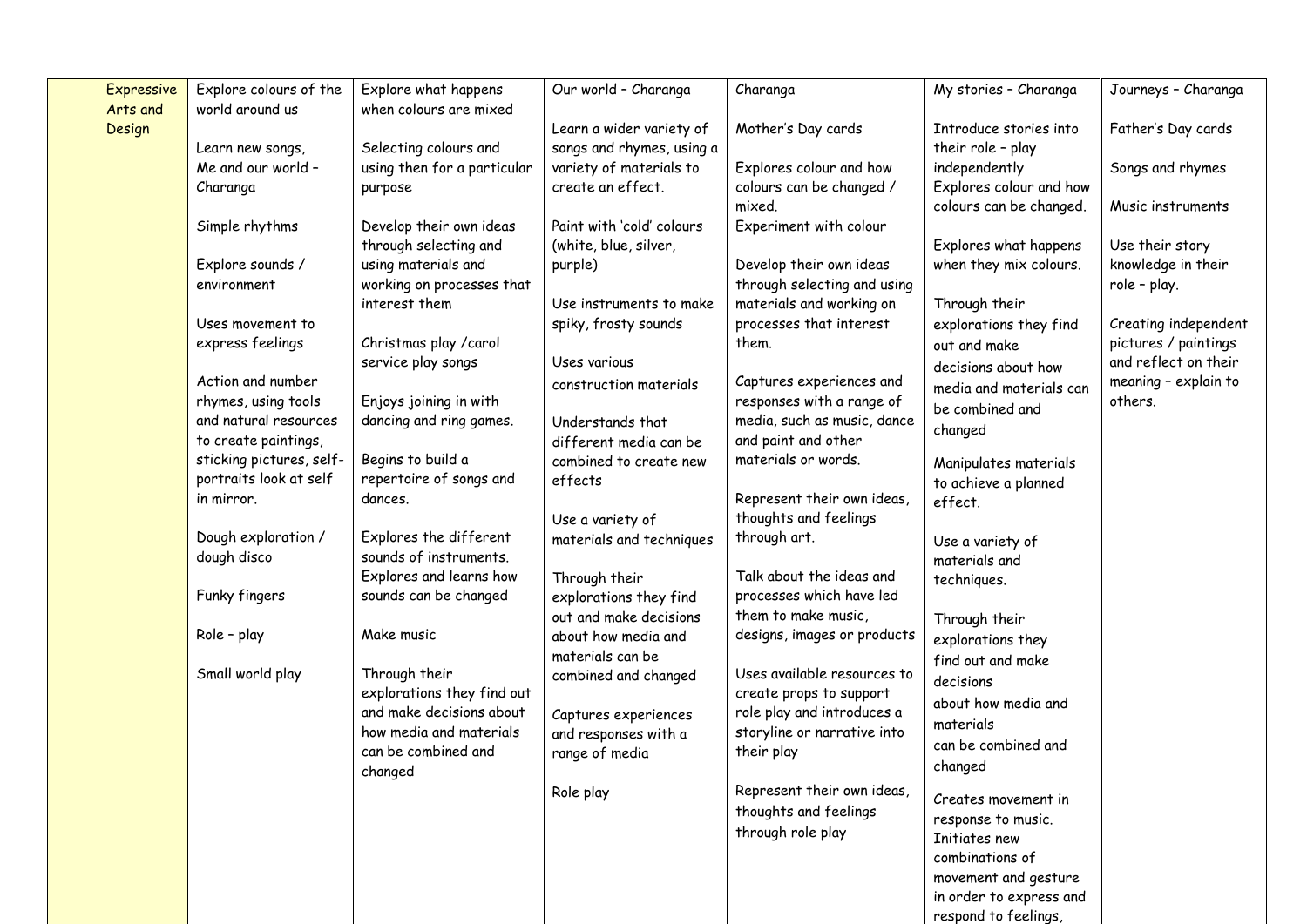## RE in the Early Years Foundation Stage classroom

Four to five-year-olds begin to ask questions about themselves and others:

- What is important to me?
- Why do people do things differently? Why does my family/community celebrate events like this and your family/community celebrate events differently or not at all? Which is the 'right' way?
- What do I believe? Why do people have different opinions and views to me?
- What happens to people when they die?
- Where was I before I was born?
- What is right and what is wrong?

It is important to encourage children to ask questions and explore answers which can:

- support children to develop emotionally, spiritually and morally
- support their developing thinking skills, both abstract and imaginative
- help them find out about themselves, their family and community
- help them to develop a sense of place in their family and community, in the world and in the universe
- help them learn about similarities and differences between themselves and others, and among families, communities and traditions

RE can also contribute to children's development of Characteristics of Effective Learning in particular with regard to:

- Making links and noticing patterns in their experience (Creating and Thinking Critically Making links)
- Showing curiosity about objects, events and people (Playing and Exploring Finding out and exploring)
- Using senses to explore the world around them (Playing and Exploring Finding out and exploring)
- Representing their experiences in play (Playing and Exploring Playing with what they know)
- Acting out experiences with other people (Playing and Exploring Playing with what they know)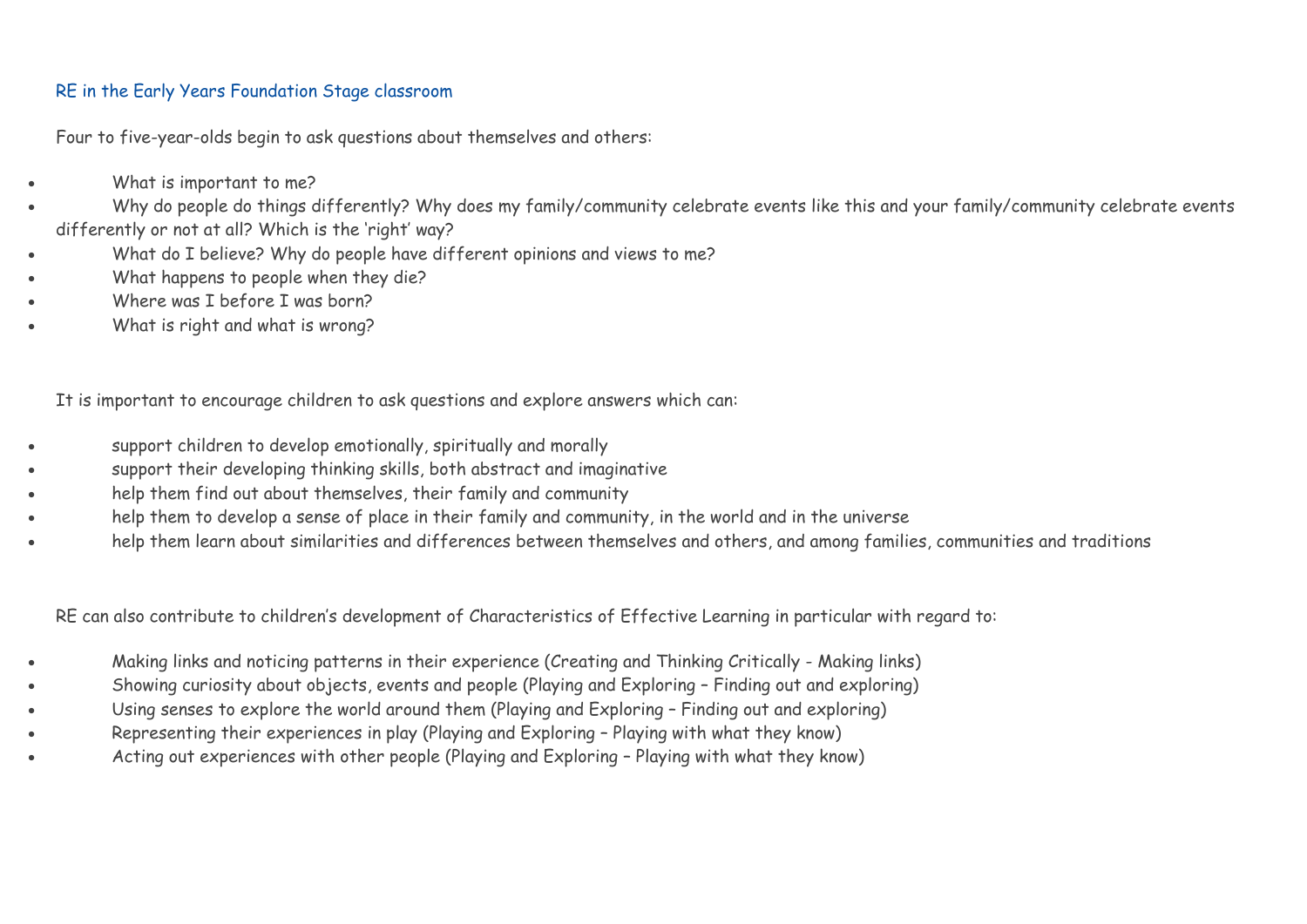|             | Spiritual, moral, social and cultural (SMSC) development |                                                                                                                                                                                  |  |  |  |
|-------------|----------------------------------------------------------|----------------------------------------------------------------------------------------------------------------------------------------------------------------------------------|--|--|--|
| <b>SMSC</b> | Spiritual                                                | Reflect on their beliefs, religious or otherwise, that inform their perspective on life and their interest in and<br>respect for different people's faiths, feelings and values. |  |  |  |
| <b>SMSC</b> | Spiritual                                                | Sense enjoyment and fascination when learning about themselves,<br>others and the world around them.                                                                             |  |  |  |
| <b>SMSC</b> | Spiritual                                                | Use imagination and creativity in their learning.                                                                                                                                |  |  |  |
| <b>SMSC</b> | Spiritual                                                | Reflect willingly on their experiences.                                                                                                                                          |  |  |  |
| <b>SMSC</b> | Moral                                                    | Recognise the difference between right and wrong and readily apply this understanding in their lives.                                                                            |  |  |  |
| <b>SMSC</b> | Moral                                                    | Understand legal boundaries and, in so doing, respect the civil and criminal law of England.                                                                                     |  |  |  |
| <b>SMSC</b> | Moral                                                    | Understand the consequences of their behaviour and actions.                                                                                                                      |  |  |  |
| <b>SMSC</b> | Moral                                                    | Investigate and offer reasoned views about moral and ethical issues and understand and appreciate the<br>viewpoints of others on these issues.                                   |  |  |  |
| <b>SMSC</b> | Moral                                                    | Know about and respect the public institutions and services in England.                                                                                                          |  |  |  |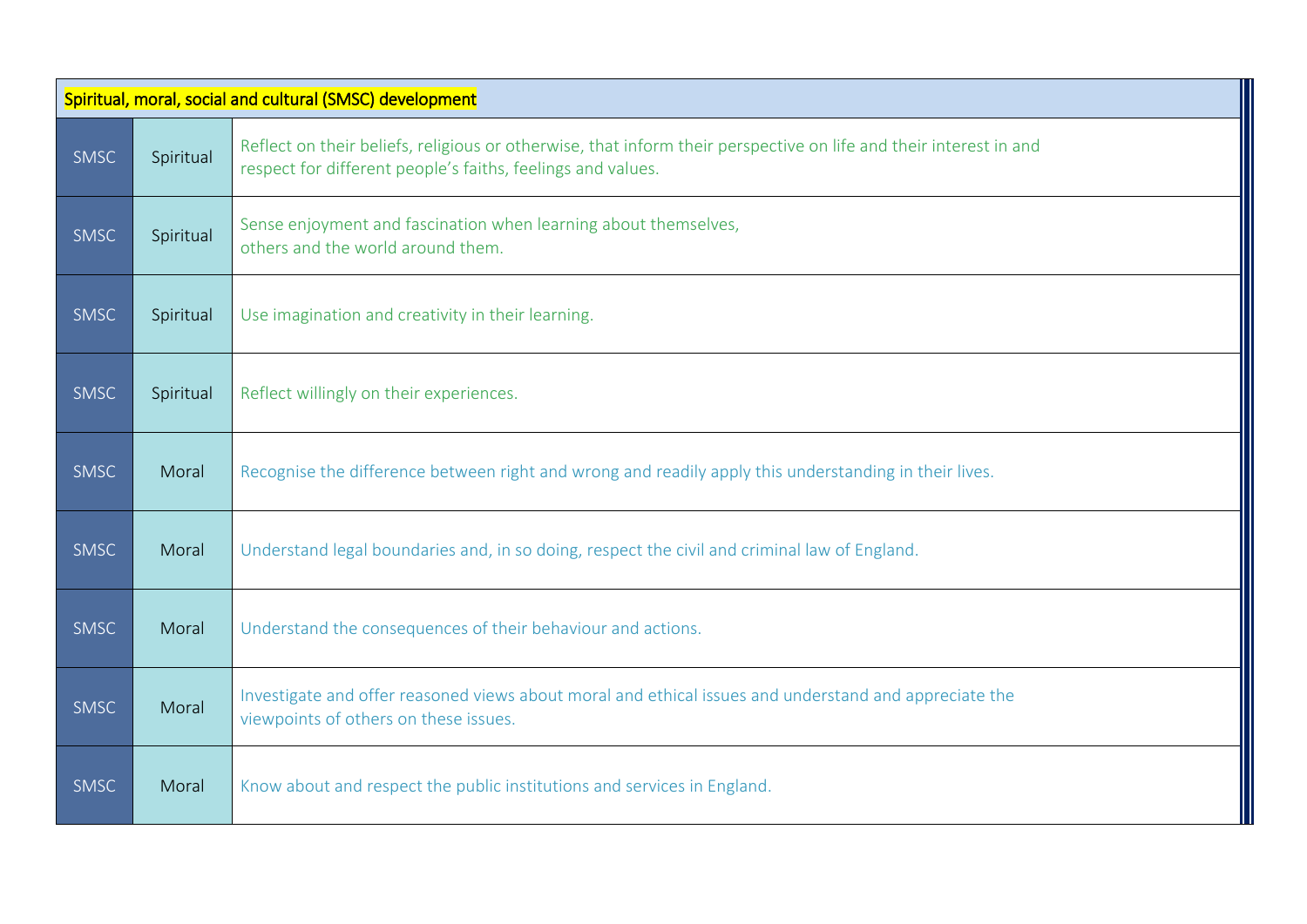| <b>SMSC</b> | Moral    | Develop an acceptance of other people, understanding the importance of identifying and combatting discrimination.                                                      |
|-------------|----------|------------------------------------------------------------------------------------------------------------------------------------------------------------------------|
| <b>SMSC</b> | Social   | Use a range of social skills in different contexts.                                                                                                                    |
| SMSC        | Social   | Participate in a variety of communities and social settings.                                                                                                           |
| <b>SMSC</b> | Social   | Cooperate well with others and be able to resolve conflicts effectively.                                                                                               |
| <b>SMSC</b> | Social   | Know that the rule of law protects the rights of individual citizens and is essential for their well-being and safety.                                                 |
| <b>SMSC</b> | Cultural | Understand and appreciate the wide range of cultural influences that have shaped their heritage and those of others.                                                   |
| <b>SMSC</b> | Cultural | Understand and appreciate the range of different cultures within school and further afield as an essential<br>element of their preparation for life in modern Britain. |
| <b>SMSC</b> | Cultural | Know about Britain's democratic parliamentary system and its central role in shaping our history and values,<br>and in continuing to develop Britain.                  |
| <b>SMSC</b> | Cultural | Participate in and respond positively to artistic, musical, sporting and cultural opportunities.                                                                       |
| <b>SMSC</b> | Cultural | Explore and show respect for different faiths, religious, ethnic and socio-economic groups, national and<br>global communities.                                        |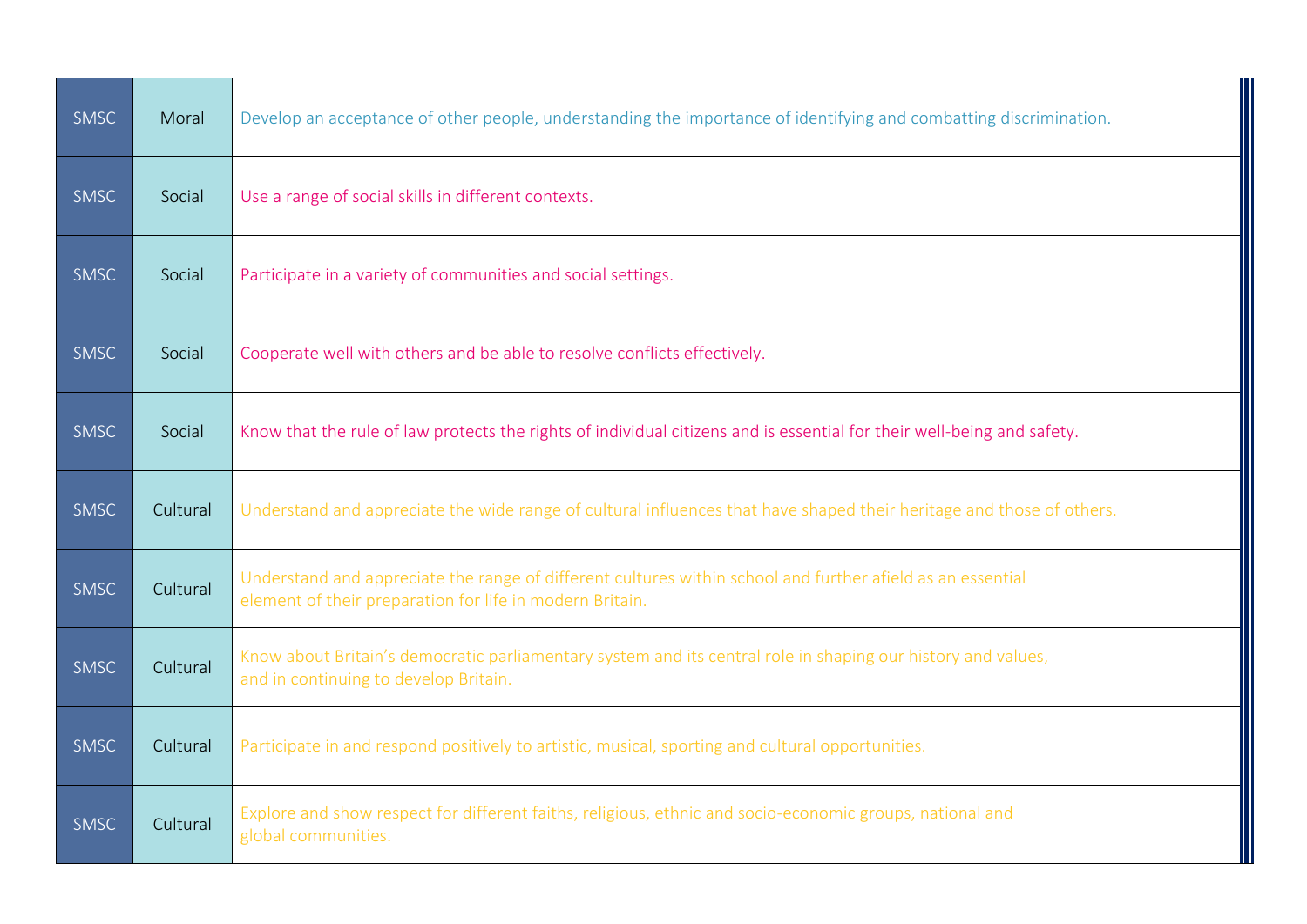The processes of **exploration** and **reflection** are important for the child.

Learning from other views, cultures and beliefs supports children in developing their views and beliefs about themselves, their family and community. **Learning about** other views, beliefs and cultures supports children in developing positive attitudes towards them.

The EYFS refers to **spiritual wellbeing**, acknowledging the fact that children have experiences beyond the purely emotional. Their spiritual wellbeing is enhanced by recognising that children develop spiritually by exploring answers to their questions, developing their sense of place in the world and beyond.

In finding out about others, young children start reflecting on **belief, culture** and **practice** and explore **faith** through:

- stories
- visuals photos, pictures
- toys and puppets
- handling real artefacts
- roleplay
- creativity dance, drama, art and design
- non-fiction books
- using ICT
- discussion

The seven areas of Learning and Development together make up the skills, knowledge and experiences appropriate for children as they grow, learn and develop.

Although presented as separate areas, it is important to remember that for children everything links and nothing is compartmentalised. The challenge for practitioners is to ensure that children's learning and development occur as an outcome of their individual interests and abilities and that planning for learning and development takes account of these.

## **Note:**

This table is offered as a starting point for considering how children's spiritual (moral, social and cultural) development can be enhanced and their love of learning fostered.

Some areas more readily link with particular capacities than do others. The line of reasoning here is that by focusing on encouraging children's sensitivity and awareness (of self and others) their personal, social and emotional development is improved. Through developing skills of reflecting on experience their knowledge and understanding of the world is more relevant.

In the Early Years Foundation Stage, as when children are older, their academic development is improved when their personal development (including the spiritual, moral, social and cultural dimensions) is addressed.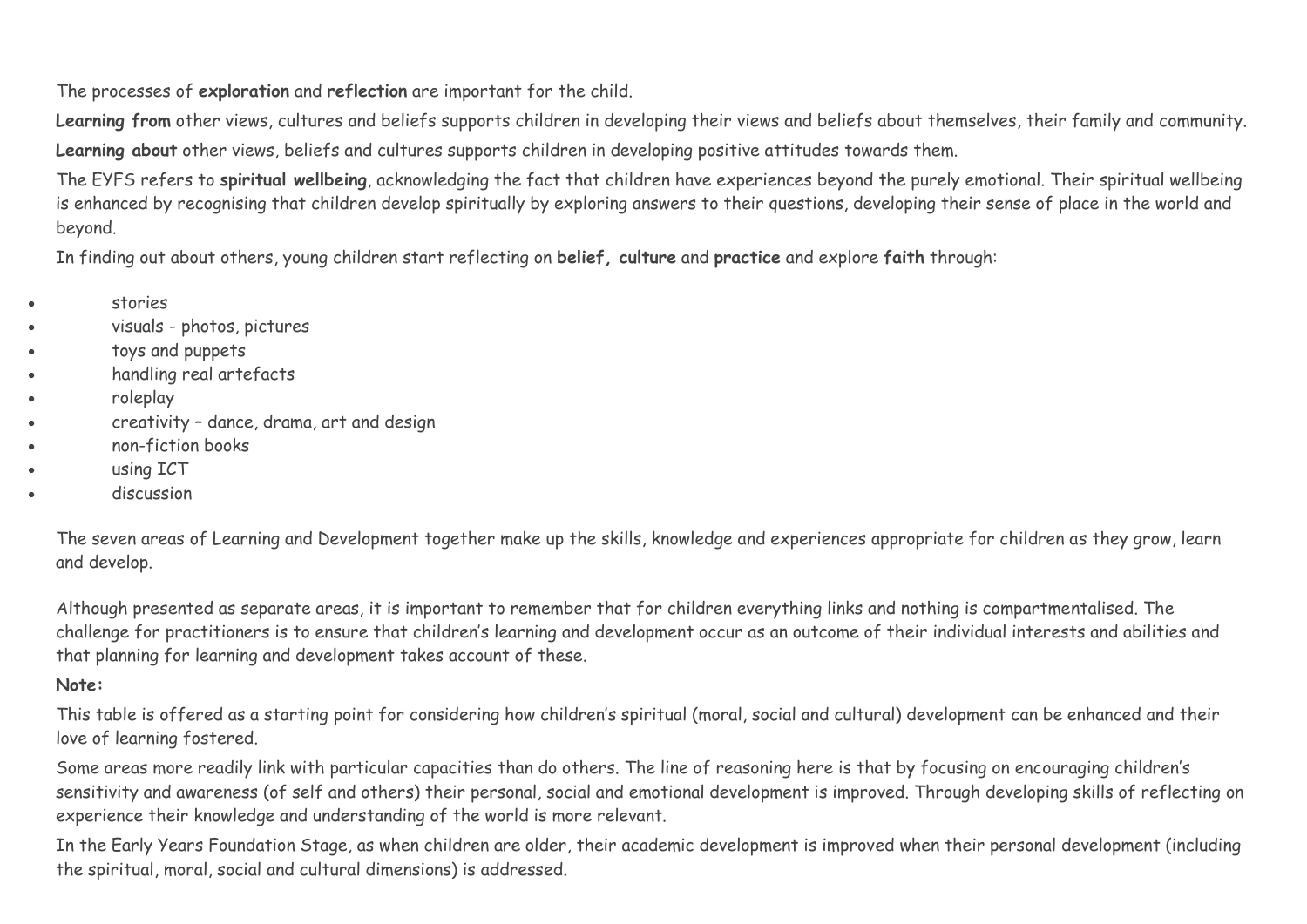| The seven areas of Learning and Development        |                                                                                                                                                                                               |                                                                                                                                                                            |  |
|----------------------------------------------------|-----------------------------------------------------------------------------------------------------------------------------------------------------------------------------------------------|----------------------------------------------------------------------------------------------------------------------------------------------------------------------------|--|
| Area of learning<br>* denotes prime<br>area        | What it focuses on                                                                                                                                                                            | Spiritual capacities: e.g.                                                                                                                                                 |  |
| Expressive arts and<br>design                      | being creative - responding to experiences,<br>expressing and communicating ideas<br>exploring media and materials creating<br>music and dance developing imagination and<br>imaginative play | Self-awareness, self-knowledge and<br>self-esteem; Inner strength and<br>resilience, Reflection on experience;<br>Ideas and aspirations; Sensitivity and<br>responsiveness |  |
| * Communication and<br>language                    | language for communication<br>language for thinking                                                                                                                                           | Reflection on experience; Ideas and<br>aspirations; self-awareness, self-knowledge<br>and self-esteem                                                                      |  |
| Understanding of<br>the<br>world                   | exploration and investigation, designing and making, ICT, time, place, communities                                                                                                            | Seeking and striving; Reflection<br>on experience; Sensitivity and<br>responsiveness; Self-awareness,<br>self-knowledge and self-esteem; Love and<br>relationships         |  |
| * Personal, social<br>and emotional<br>development | dispositions and attitudes<br>self-confidence and self-esteem<br>making relationships<br>behaviour and self-control<br>self-care<br>sense of community                                        | Self-awareness, self-knowledge and<br>self-esteem; Sensitivity and awareness, Love and relationships;<br>Ideas and aspirations, Reflection on experience                   |  |
| * Physical<br>development                          | movement and space<br>health and bodily awareness using equipment<br>and materials                                                                                                            | Self-awareness, self-knowledge and<br>self-esteem; Inner strength and<br>resilience; Seeking and striving                                                                  |  |